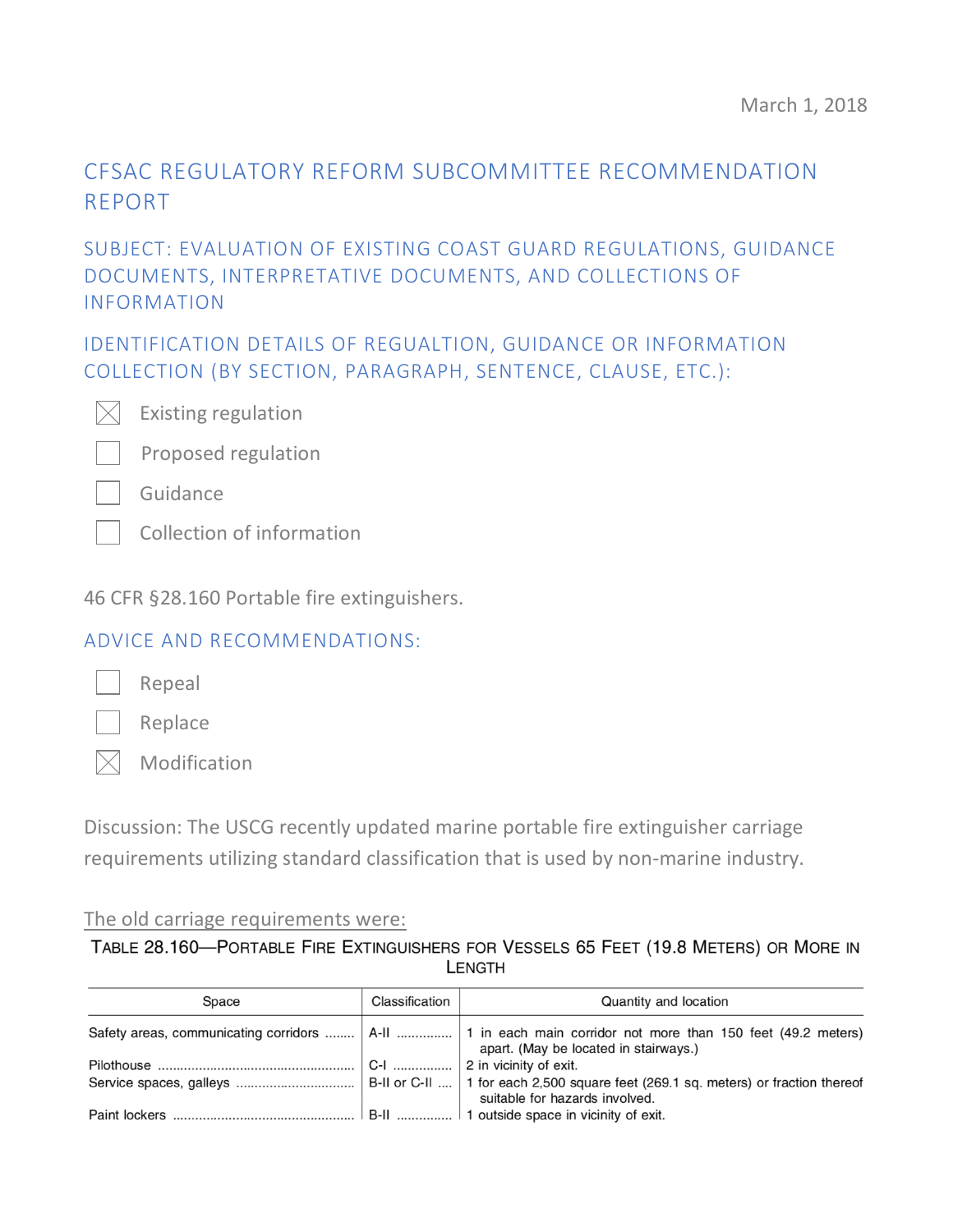## **Coast Guard, DHS**

### TABLE 28.160-PORTABLE FIRE EXTINGUISHERS FOR VESSELS 65 FEET (19.8 METERS) OR MORE IN LENGTH-Continued

| Space                                                                | Classification | Quantity and location                                                                                                                              |
|----------------------------------------------------------------------|----------------|----------------------------------------------------------------------------------------------------------------------------------------------------|
|                                                                      |                | 1 for each 2,500 square feet (269.1 sq. meters) or fraction thereof<br>located in the vicinity of exits, either inside or outside the<br>spaces.   |
| Work shops and similar spaces                                        |                | 1 outside the space in vicinity of exit.                                                                                                           |
| pelling machinery.                                                   |                | Machinery spaces; Internal combustion pro-   B-II    1 for each 1,000 brake horsepower or fraction thereof but not less<br>than 2 nor more than 6. |
| Electric propulsion motors or generator unit   C-II<br>of open type. |                | 1 for each propulsion motor generator unit.                                                                                                        |
| Electric emergency motors or generators                              | B-II           | 1 outside the space in the vicinity of exit.<br>C-II    1 outside the space in the vicinity of exit.                                               |

[CGD 88-079, 56 FR 40393, Aug. 14, 1991; 56 FR 47679, Sept. 20, 1991]

### The new carriage requirements are:

#### TABLE 28.160 - PORTABLE FIRE EXTINGUISHERS FOR VESSELS 65 FEET (19.8 METERS) OR MORE IN LENGTH

| <b>Space</b>                             | Minimum<br>required<br>rating | Quantity and location                                                                                                                    |
|------------------------------------------|-------------------------------|------------------------------------------------------------------------------------------------------------------------------------------|
| Safety areas,<br>communicating corridors | $2 - A$                       | 1 in each main corridor not more than 150 ft (45.7m)<br>apart. (May be located in stairways.)                                            |
| Pilothouse                               | $20 - B: C$                   | 2 in the vicinity of the exit.                                                                                                           |
| Service spaces, galleys                  | $40 - B: C$                   | 1 for each 2,500 sq ft (232.2 sq m) or fraction thereof<br>suitable for hazards involved.                                                |
| Paint lockers                            | $40 - B$                      | 1 outside space in the vicinity of the exit.                                                                                             |
| Accessible baggage and<br>storerooms     | $2-A$                         | 1 for each 2,500 sq ft (232.2 sq m) or fraction thereof<br>located in the vicinity of the exits, either inside or<br>outside the spaces. |
| Workshops and similar<br>spaces          | $2 - A$                       | 1 outside the space in the vicinity of the exit.                                                                                         |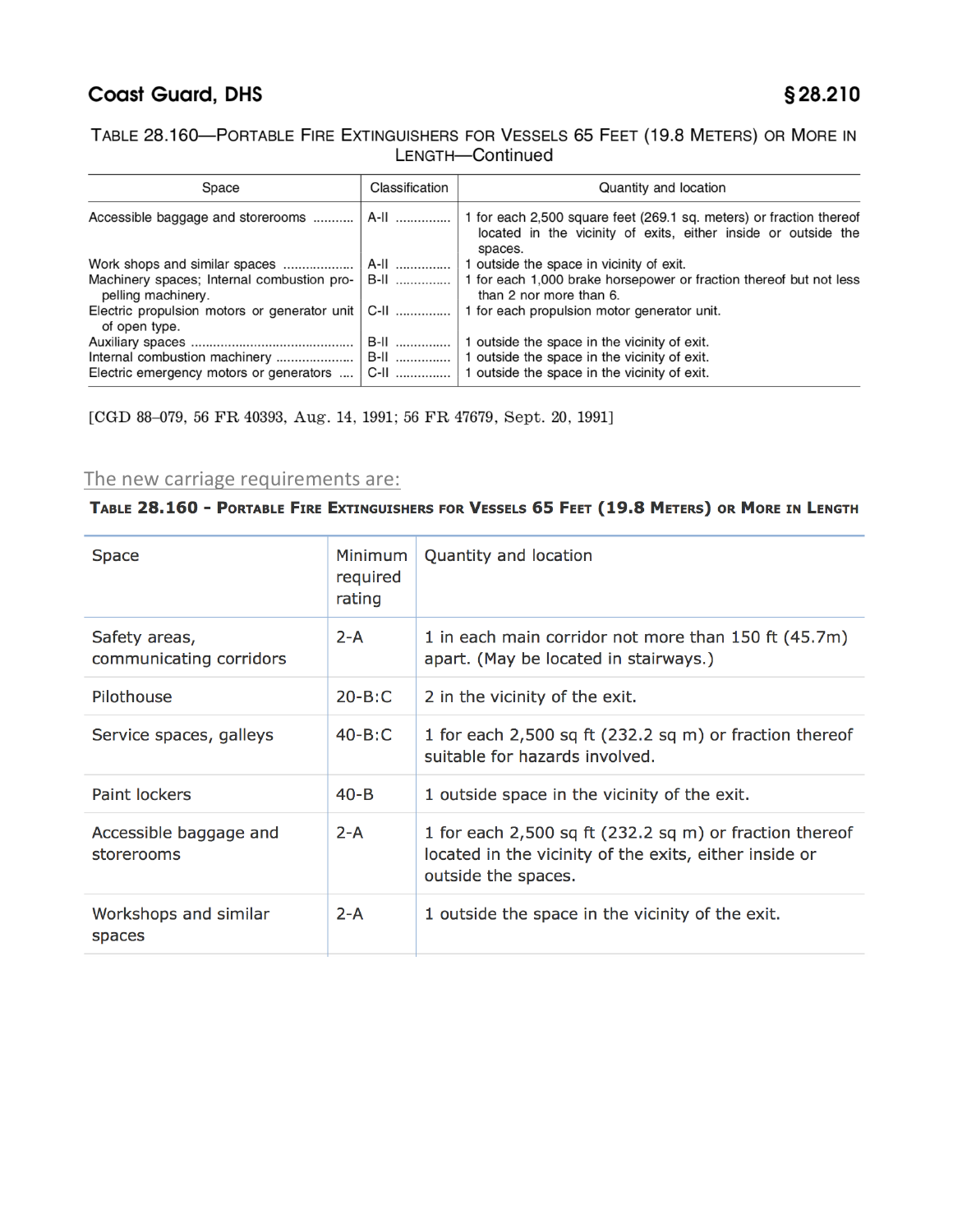| Machinery spaces; Internal<br>combustion propelling<br>machinery | $40 - B: C$ | 1 for each 1,000 brake horsepower or fraction thereof<br>but not fewer than 2 or more than 6. |
|------------------------------------------------------------------|-------------|-----------------------------------------------------------------------------------------------|
| Electric propulsion motors or<br>generator unit of open type     | $40 - B: C$ | 1 for each propulsion motor generator unit.                                                   |
| <b>Auxiliary spaces</b>                                          | $40 - B: C$ | 1 outside the space in the vicinity of the exit.                                              |
| Internal combustion<br>machinery                                 | $40 - B: C$ | 1 outside the space in the vicinity of the exit.                                              |
| Electric emergency motors<br>or generators                       | $40 - B: C$ | 1 outside the space in the vicinity of the exit.                                              |

Under the old carriage requirements, C-I classified extinguishers satisfied the Pilothouse carriage requirements. Many mariners complied with the regulations utilizing liquefied gas type fire extinguishers or carbon dioxide fire extinguishers because of their low residue properties appropriate for use around critical electronics in the pilothouse of a vessel. These electronics are used in all manner of vessel control, systems and area monitoring, situational monitors such as radar and depth sounder and in the communications equipment. Carriage of the liquefied gas type or carbon dioxide fire extinguishers in the pilot house reduce the risk to all this vital equipment compared to carrying other types of extinguishing agent. Dry chemical extinguishing agent is corrosive and its presents is a hazard to electronic equipment.

Under the old carriage requirements, classification B-II portable extinguishers satisfied regulations for, and were appropriate for the hazard of, internal combustion machinery spaces. Classification C-II portable extinguishers satisfied regulations for, and were appropriate for the hazards of, electric generator and / or motor space. Many mariners complied with the carriage requirements for these machinery spaces utilizing portable carbon dioxide fire extinguishers. These extinguishers are appropriate for these machinery spaces because of their low residue properties, their 'under the floorboards capabilities, the capability to pull the pin, lock the discharge mechanism in the discharge position and 'throw it in', and allowing the capability to stop a runaway internal combustion engines by replacing the air the engine is taking in with carbon dioxide and disrupting the combustion process.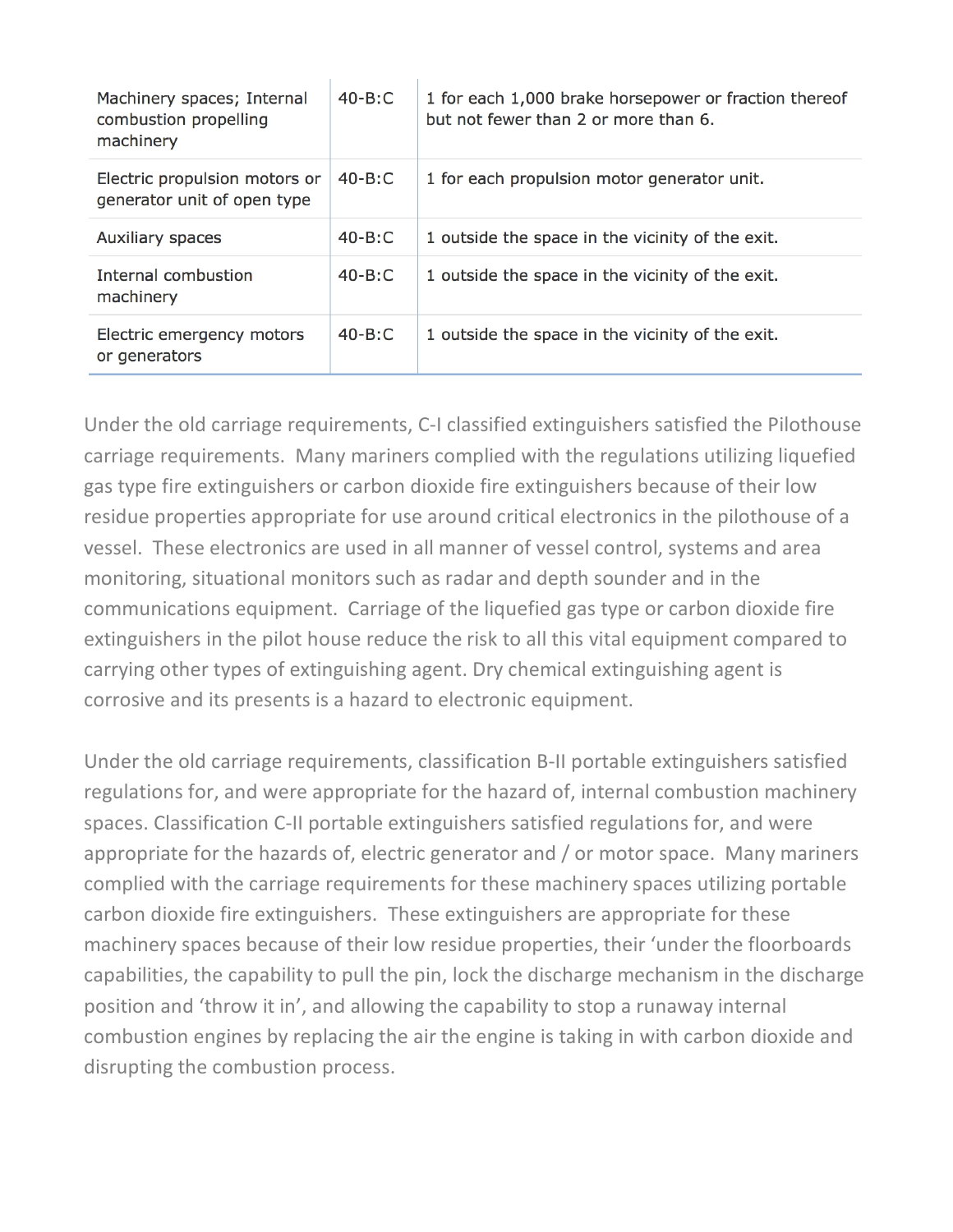

According to the new carriage requirements, a minimum required rating of 20-B:C is necessary in the pilothouse. Neither the 5lb. liquefied gas extinguisher or the 15 lb. or 20 lb. carbon dioxide extinguisher meets the updated requirements. These extinguishers are rated as a 10-B:C under this classification but have been the most appropriate for use in the pilothouses of vessels for many years.

According to the new carriage requirements portable fire extinguishers with a classification of 40-B:C are needed for machinery spaces. The 15 lb. and 20 lb. carbon dioxide portable extinguishers, are perfectly appropriate for these machinery spaces but are classified as 10-B:C under the new classification. The carbon dioxide extinguishers no longer meet USCG updated carriage requirements.

The new regulations are causing vessels to carry portable dry chemical extinguishers in machinery spaces where they may not be appropriate and in fact may be unnecessarily risking introducing a hazard into the vessel environment that would be hazardous to critical vessel systems. It is the recommendation of this committee that the USCG review their carriage requirements and modify them so that they allow the liquefied gas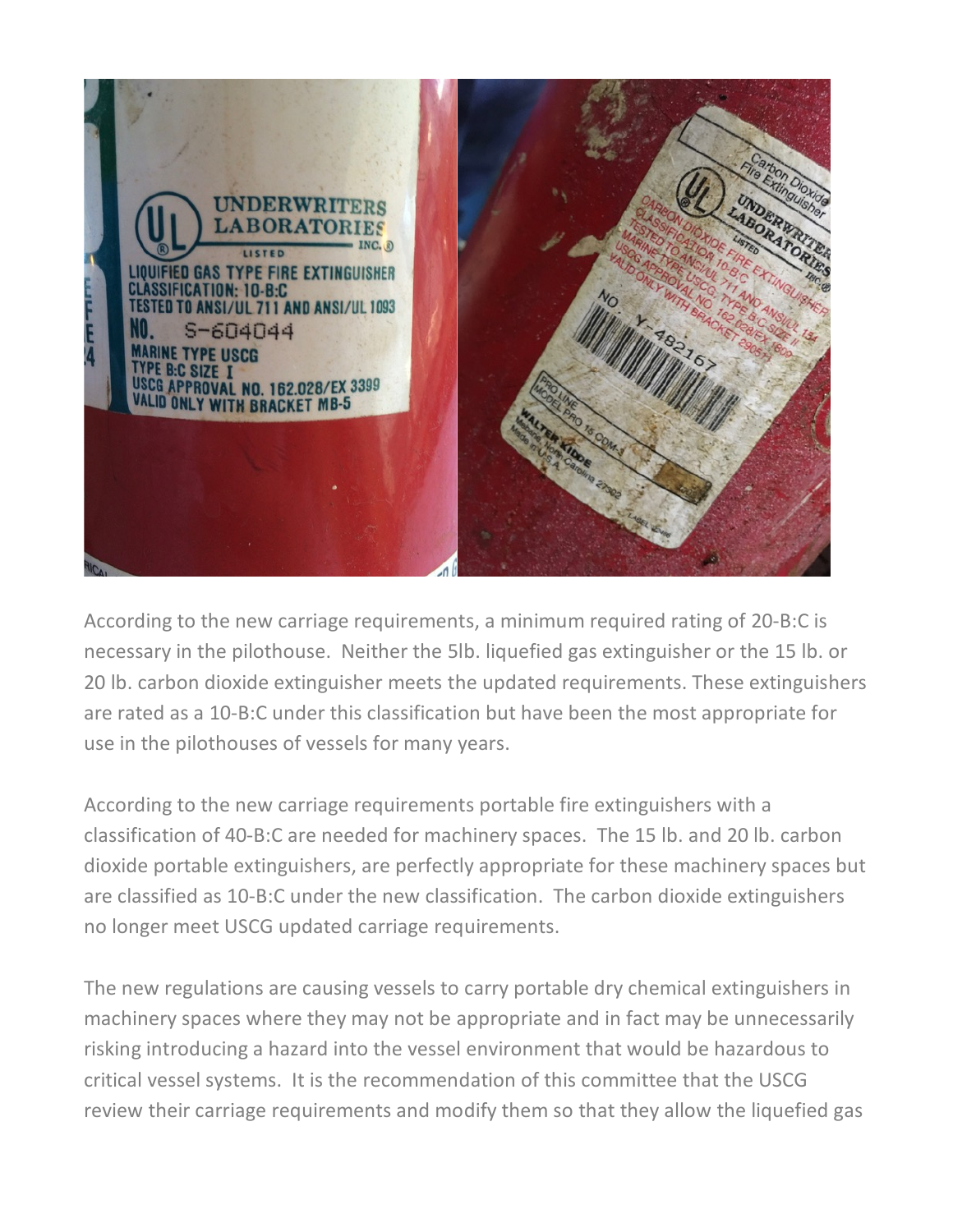type and carbon dioxide type portable fire extinguishers where a B, C or B:C type extinguisher is appropriate.

# IF MODIFICATION - SPECIFIC RECOMMENDATIONS FOR HOW THE REGUALTION, GUIDANCE, OR INFORMATION COLLECTION SHOULD BE MODIFIED:

Marine portable fire extinguisher carriage regulations should have appropriate minimum required ratings for liquefied gas type extinguishers or carbon dioxide extinguishers for machinery spaces where a C or B:C extinguisher is appropriate.

# HOW AND TO WHAT EXTENT REPEAL, REPLACEMENT OR MODIFICATION WILL REDUCE COSTS OR BURDENS TO INDUSTRY:

Types of costs – mark all that apply





Costs which are no longer enforced as written or which are ineffective

Costs tied to reporting or recordkeeping requirements that impose burdens that exceed benefits (explain why the reporting or recordkeeping requirement is overly burdensome, unnecessary, or how it could be modified)

The requirement modifications made while switching from the old marine rating system to the new universal classification system did not ensure that all types of extinguishing agents appropriate for the hazard and of appropriate size for the space were included in the amended minimum required rating. Vessel operators are mounting dry chemical extinguishers in the engine room and pilot house at the risk of critical electronic equipment to satisfy requirements while carrying additional USCG approved portable extinguishers of the liquefied gas type and carbon dioxide type to use in case of fire.

## THE EXTENT TO WHICH RISKS TO HEALTH OR SAFETY WOULD LIKELY INCREASE:

None.

# HOW AND TO WHAT EXTENT THE REGULATION, GUIDANCE, OR INFORMATION COLLECTION HAS LED TO THE ELIMINATION OF JOBS OR INHIBITS JOB CREATION:

N/a